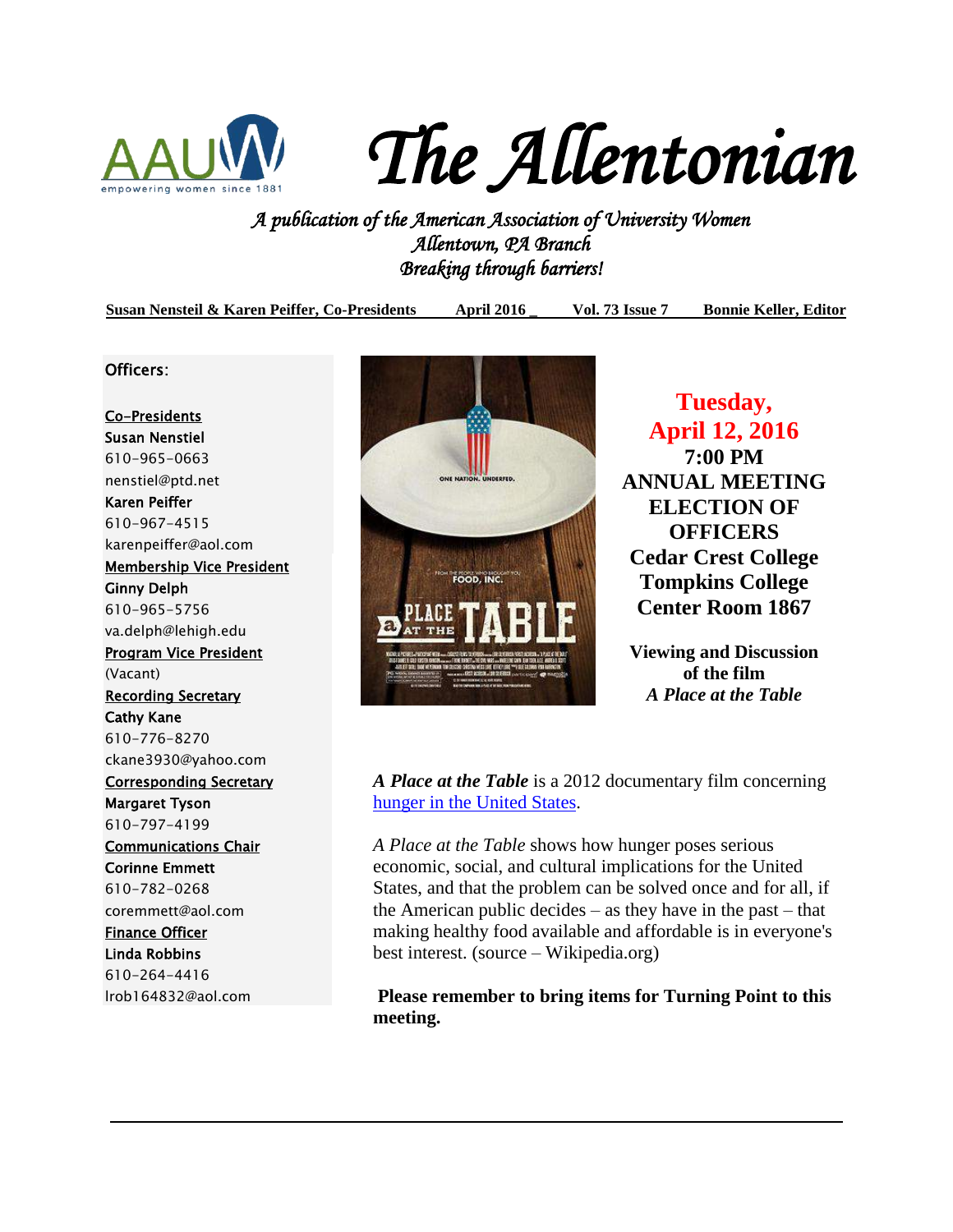# *President's Message*

Last month Susan eloquently shared her thoughts about how we can all help to achieve AAUW's mission to advance equity for women and girls through advocacy, education, philanthropy, and research. Allentown members all know what a stellar example Susan herself provides for us. As Spring blossoms around us in the Lehigh Valley, these next few weeks offer a number of opportunities to enjoy ourselves in the company of friends while supporting AAUW goals.

We began March with the Allentown branch Dine and Donate Fundraiser at Louie's Restaurant. On **March 12**, Gloria Blackwell spoke to the Interbranch Luncheon attendees about AAUW's fellowships, grants, and global programs. The three ABE branches gave Gateway to Equity awards at that luncheon. Susan Dickerson, Executive Director of the Allentown School District Foundation accepted Allentown's award to the Foundation, educating everyone about the important role the ASD Foundation plays in the educational life of our community. You may be noticing a gastronomic theme in these gatherings. I think perhaps the conviviality of shared meals energizes us as we learn and work together. There are several more opportunities coming up this spring for supporting AAUW, learning, and enjoying the company of AAUW friends.

- Tuesday, **April 12**, we will gather for the Allentown branch Annual meeting at Cedar Crest College. We need a quorum to elect officers for the coming term. Rather than feasting, we will confront hunger in the United States as we view and discuss the film *A Place at the Table*.
- In honor of Women's History month, we will be making our annual gift to Turning Point at the end of March. Linda Roosa and Peggy Tyson are collecting donations.
- At the Pomfret Club in Easton on **April 9**, the Easton branch will hold its 3rd annual Authors' Luncheon fundraiser to raise scholarships for women. Authors Kate Moretti, Karen Katchur, and Annarose Ingarra-Milch will discuss their work. Relying on past experience, I am certain that the food will be as good as the conversation.
- AAUW-PA is sponsoring an **EQUAL PAY DAY RALLY** in Harrisburg in the Capitol Rotunda 10 AM – 11 AM. There will be pre and post-rally briefings at 8 AM and 12 PM in the Harrisburg Hilton Gathering Room.
- The AAUW-PA STATE CONVENTION with the theme "*Women's Leadership in Action*" will be **Friday April 15 – Sunday April 17** at the Chateau Resort and Convention Center in Tannersville. Join women from around the state in discussing issues, advancing AAUW, and having fun.
- Allentown branch members will meet on **Saturday, May 21** for our year-end luncheon at The Masters at Shepherd Hills. Once again, past experience can lead us to expect good food. While we enjoy each other's company, we will have the pleasure of listen to an outstanding speaker, Asali Solomon, 2001 -2202 AAUW fellow and author of the novel *Disgruntled*.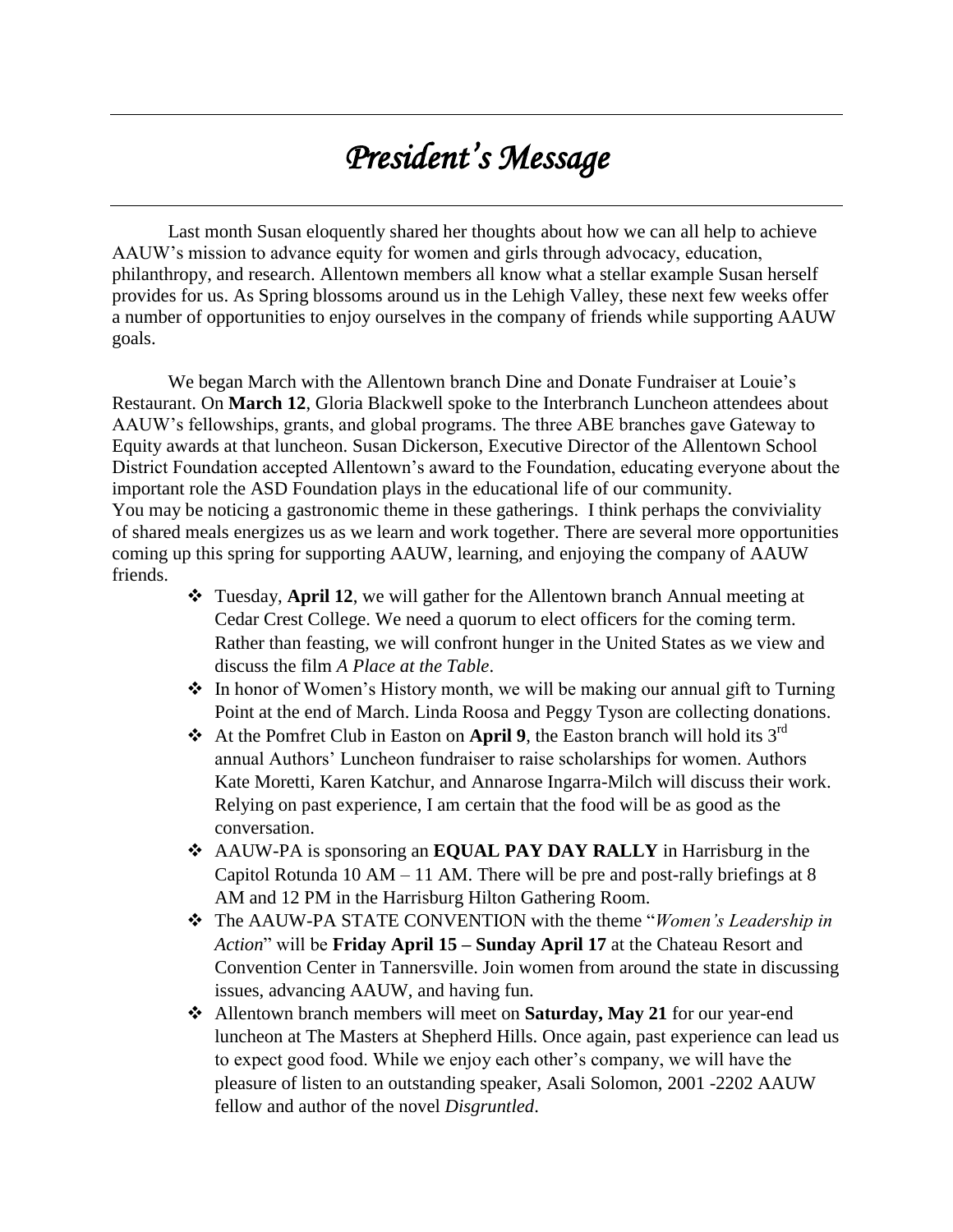It is obvious that AAUW events and projects could keep the most energetic among us occupied through the coming spring. However, I would like to share one more AAUW opportunity that I think you might find interesting. I took the Implicit Association Test mentioned in the following release from Washington, and I am still puzzled about the reasoning behind the conclusions. I will be waiting to hear what you think of this, and I am looking forward to reading the report that will be published at the end of March. When I learn how to watch the launch event, I will share the information. To access the test, go to the February 18 issue of *AAUW Mission and Action.* Contact me if you need help to get there.

#### **Are You Biased Against Women Leaders?**

Knowing about the unconscious associations and connections we hold is the first step toward correcting our biases. That's why AAUW is conducting our own original research on people's associations between gender and leadership, and you can contribute by participating online.

Do you have unconscious bias toward women leaders? Take our new *Implicit* [Association Test](http://salsa4.salsalabs.com/dia/track.jsp?v=2&c=vPTn3oqCHaVvTK7YoIsZWLkYdiCql%2FNh) to find out! Your participation will help further AAUW's research on gender bias and leadership The March 30 launch event of AAUW's latest research report, *[Barriers and Bias: The Status of Women in Leadership](http://salsa4.salsalabs.com/dia/track.jsp?v=2&c=WXdzVEmgrOegp%2Bb7ESBavrkYdiCql%2FNh)*, which will feature a panel discussion moderated by Cokie Roberts.

Looking forward to sharing AAUW excitement with you this spring,

Karen Peiffer, Co-President

**Board meeting:** *New date:* March 31 has been changed to Monday, April 4, 7PM at Susan Nensteil's home.

# *Proposed Slate of Officers*

At our Annual Meeting on April  $\overline{12}$ , 2016, we will vote on the following proposed slate of officers for the next term:

- President Susan Nenstiel
- Program Vice President Jeanne Ring
- Recording Secretary Beverly Tisdale

We need a quorum to elect new officers. Please attend this meeting.

# *Interbranch Luncheon*



Saturday, March  $12<sup>th</sup>$ Best Western, Lehigh Valley

Left: Susan Williams, Executive Director, Allentown School District Foundation

Esther Lee, President, Bethlehem Chapter, NAACP

Judith Dickerson, Director, Cops 'n' Kids of Easton

Guest Speaker: Gloria Blackwell, AAUW Vice President of Fellowships, Grants and Global Programs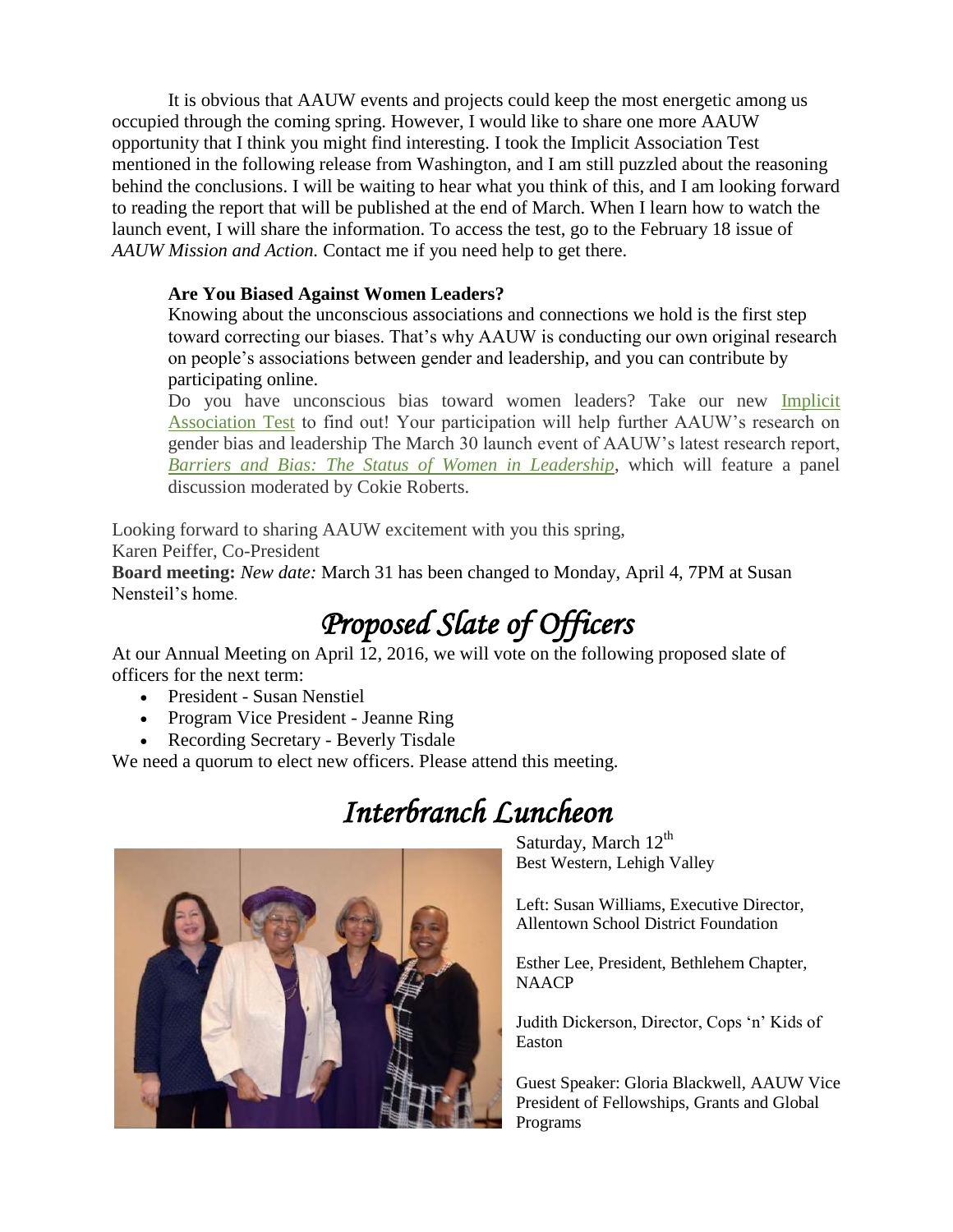# *Gateway to Equity Awards*

Mary Lou Green presents Susan Williams with the 2016 Gateway to Equity Award, Allentown Branch.

Esther Lee – Bethlehem Recipient

Judith Dickerson – Easton Recipient



# *Lets Read Math*

Our programs in the schools are dependent on the schedules of the teachers. As yet, there are no programs scheduled for April. However, if you'd like to attend our next activity as a participant or observer, send me your name and email address. Jan Seaman - [jrouxseaman@gmail.ocm](mailto:jrouxseaman@gmail.ocm)

# *Public Policy*

**Lesley Lojko, Public Policy Chair**

If you haven't been out of the country or live in a cave I'm sure you are well aware of the primary elections and caucuses which are occurring around the country. Pennsylvania's General Primary is scheduled for April 26 when we will choose the candidates for President, U.S. Senate, U.S. Congress and state representatives to Harrisburg. If you are new to PA please be aware that you must be affiliated with a party and may only vote for that party's candidates. This is only for the primary election. In the national election in November you may vote for anyone regardless of party as well as any independent candidates that may be on the ballot in November. If you are unable to get to the polls, or know of someone who is unable because of physical problems, or will be out of town, please let them know that they can submit an absentee ballot. This is also possible for the election in the fall on November 8, 2016.

Applications for absentee ballots are available for the General Primary at the Lehigh County Board of elections office by calling: 610-782-3198. Applications for absentee ballots can also be obtained on-line at **[www.votespa.com](http://www.votespa.com/)**. Please contact me if you have no computer or printer and I will gladly get one for you. This application must be submitted to your County Board of Elections no later than 5:00PM on the Tuesday prior to the primary or election. Postmarks do not apply.

The actual ballot that you receive in the mail must be returned to your County Board of Elections Office by 5:00PM on the Friday before the elections. Postmarks do not apply. If hand delivering, only the actual voter may return the ballot. If you find you are able to vote on election day after all, then you may destroy your absentee ballot and vote in person.

Lehigh County Board of Elections: Lehigh County Government Center; 17 South 7<sup>th</sup> Street; Allentown, PA 18101.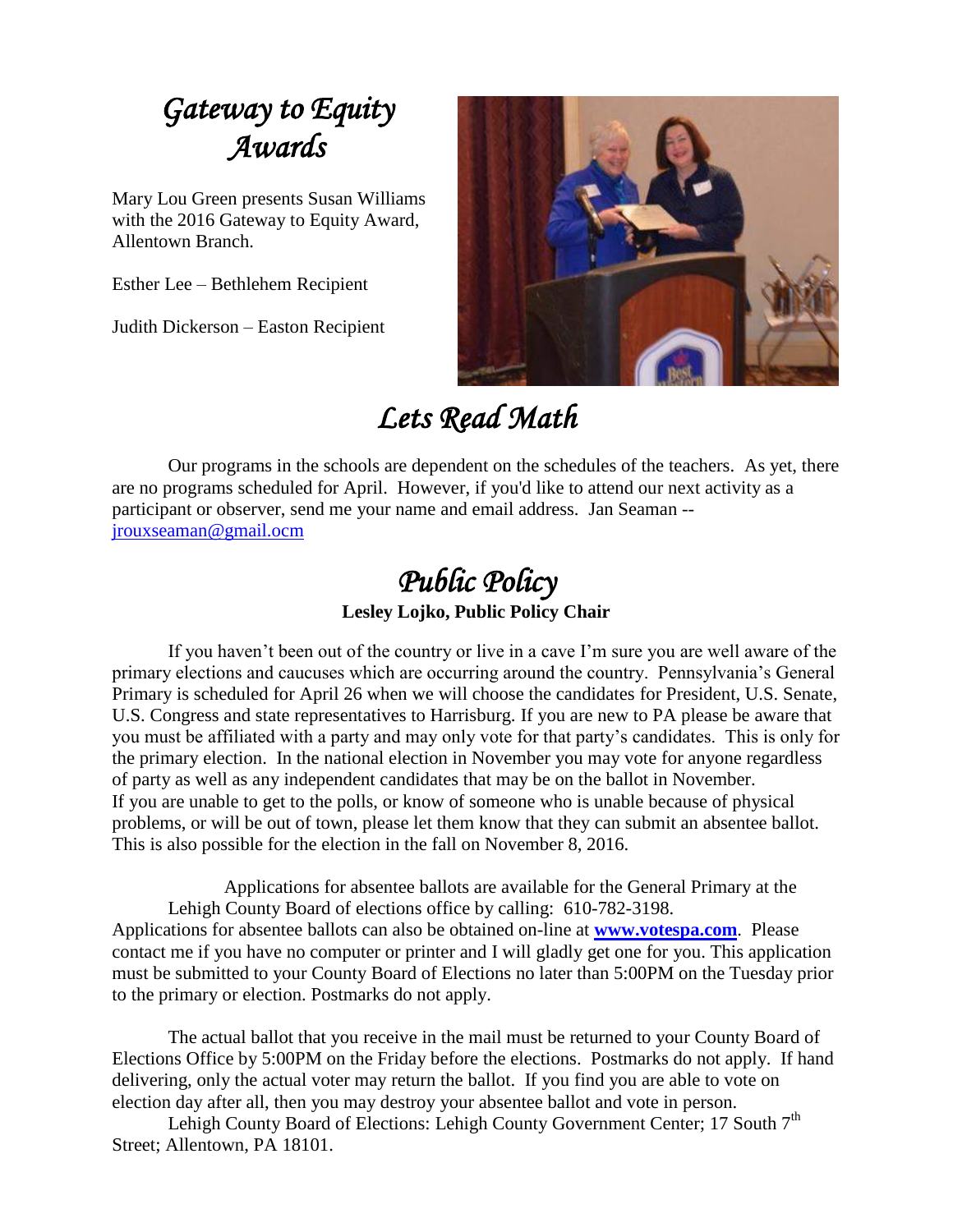Please keep in mind that April  $12<sup>th</sup>$  of this year will be Equal Pay Day when women's pay finally catches up to what men earned for comparable work. Encourage your Pennsylvania lawmakers to vote for the Equal Pay Law (SB 303/HB 1160). You can call their local offices or go on-line. Senator Lisa Boscola represents most of us in our area. There are several state representatives who represent our members. If you are not sure who your state rep is please give me a call and I will do my best to find out for you.

Lesley Lojko, Public Policy Chair

## \_\_\_\_\_\_\_\_\_\_\_\_\_\_\_\_\_\_\_\_\_\_\_\_\_\_\_\_\_\_\_\_\_\_\_\_\_\_\_\_\_\_\_\_\_\_\_\_\_\_\_\_\_\_\_\_\_\_\_\_\_\_\_\_\_\_\_\_\_\_\_\_\_\_\_\_\_ *Branch Notes*

### **LAST CHANCE! To Make Donations to Turning Point** AAUW Annual Meeting – April 12 Cedar Crest College This is our opportunity to help make a difference in the lives of women who have been physically and emotionally abused. To this date few donations have been received. We, the Allentown Branch, can demonstrate our compassion and do better for our sisters in need. *Needed:* \$3 all day bus passes Gift Cards: \$10-\$40 – grocery stores, pharmacies, Wal-Mart, Target, Wawa New Bed Pillows - provide daily comfort Please give your donations to Peg Tyson, Linda Roosa, to any board member, or take them to the annual meeting on April 12. *Thank you for your thoughtful donations.* **5K Walk/Run For Freedom** Walk or Run For Her

Saturday, April 30, 2016: 9:00am – 11:30am Upper Saucon Township Community Park, 3231 Preston Lane, Center Valley, PA

5k Benefits Truth Home, A Center Helping Victims of Sexual Exploitation. Online Registration: [www.truthforwomen.org](http://www.truthforwomen.org/) – 610-866-5755

## *Study/Interest Groups*

#### **Career Women's Study Group** Barbara Ashley (610-391-1217)

*Thursday evening, April 7, 6:30pm* Visit exhibit "This Light of Ours: Activist Photographers of the Civil Rights Movement" Meet at the Allentown Art Museum, 31 N. 5th Street, Allentown Please call or e-mail Maria Welsh at 610-432-4917; [mcw@ptd.net,](mailto:mcw@ptd.net) if attending.

**Literature of the Past and Present** Leader: Annette Bonstedt (610-395-5974)

*Thursday, April 21, 12:30 pm* Muhlenberg College Trexler Library Rare Books Room (Level B) Hostess: Annette Bonstedt, ph. 610-395-5974 Reviewer: Group Discussion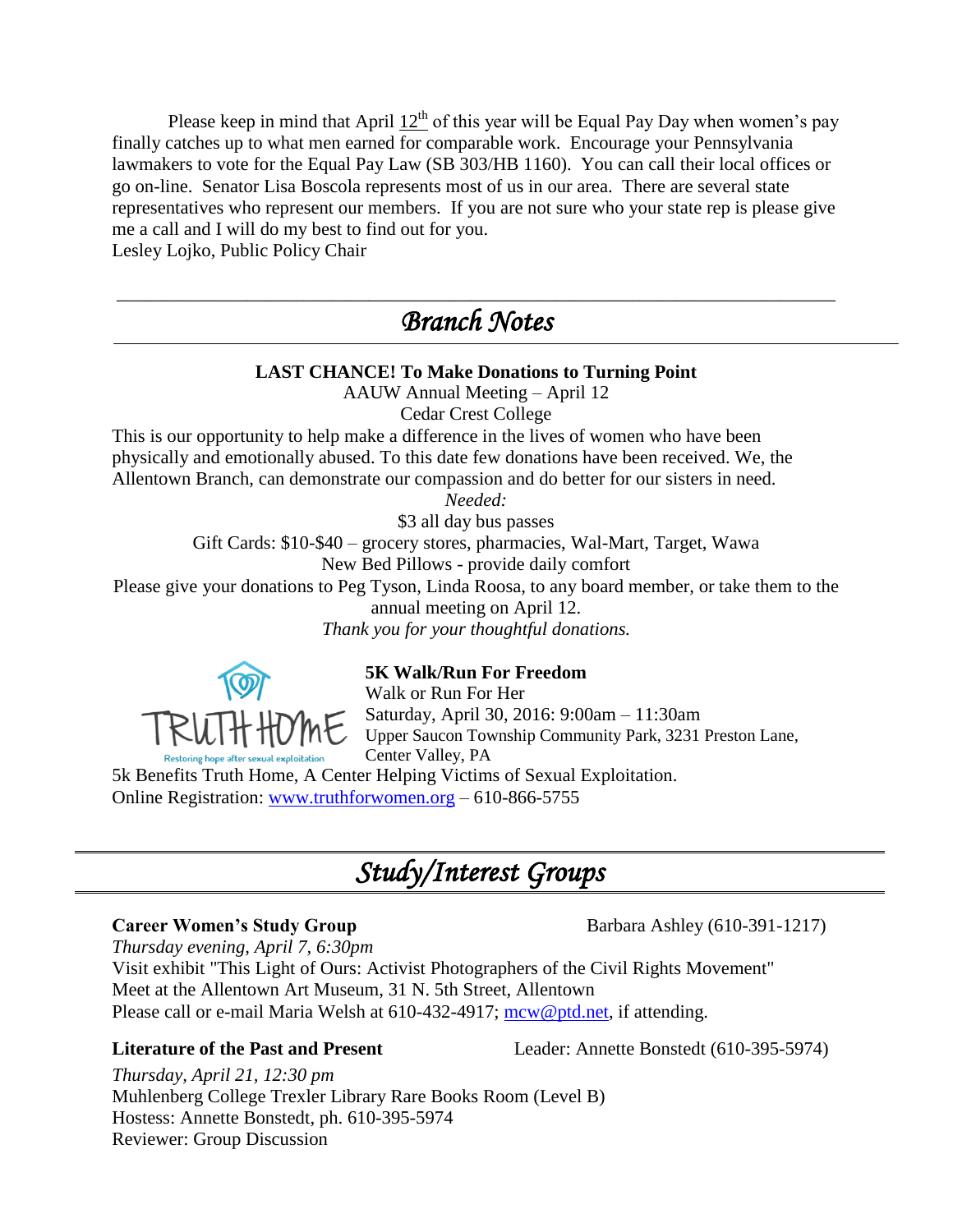Book: "Disgruntled" by Asali Solomon New members are welcome. Please call the hostess if attending.

**Recent Literature** Leader: Karen Kneifel (610-433-7288)

*Thursday, April 14, 12:30 pm* Hostess: Karen Kneifel (610-433-7288) Book: "The Stories" by Jane Gardam Reviewer: Mary Lou Green Please phone hostess if unable to attend

#### **Women's Lit** Leader: Peggy Tyson (610-797-4199)

*Monday, April 18, 7 PM* Hostess: Jane Snyder 610-703-7404 Book: "The Nightingale" by Kristin Hannah New members are welcome. Please call hostess if attending.

#### **Diversity, Deeds, and Dialogue Study Group** Chair Ruth Skoglund (610-509-9263)

*4th Wednesday in members' homes, 7 pm*  Please call chair for more information and if interested in attending.

*The Allentonian* **Please submit news and announcements to the Editor, Bonnie Keller at the.baron@rcn.com** *Deadline April 15 for May issue Allentown Branch Website[: http://allentown-pa.aauw.net](http://allentown-pa.aauw.net/)* **Check the website for updated information and to read** *The Allentonian* **online.** 

**Allentown Branch email address is: [aauwallentown@yahoo.com](mailto:aauwallentown@yahoo.com)**

**National Website: [www.aauw.org](http://www.aauw.org/) State Website: www.aauw-pa.aauw.net AAUW Member helpline: 800-326-AAUW**

**AAUW MISSION STATEMENT**

*AAUW advances equity for women and girls through advocacy, education, philanthropy, and research.* **AAUW DIVERSITY STATEMENT**

*In principle and in practice, AAUW values and seeks a diverse membership. There shall be no barriers to full participation in this organization on the basis of gender, race, creed, age, sexual orientation, national origin, disability, or class.*

**AAUW LAF/EF**

**AAUW LEGAL ADVOCACY FUND** *provides funding and a support system for women seeking judicial redress for sexual discrimination.*

**AAUW EDUCATIONAL FOUNDATION** *provides funds to advance education, research, and self-development for women and to foster equity and positive societal change***.**



**Bonnie Keller AAUW – Allentown Branch 2413 Kris Drive Allentown PA 18104-1209**

> *May Luncheon Saturday, May 21, 2016 The Masters at Shepherd Hills*